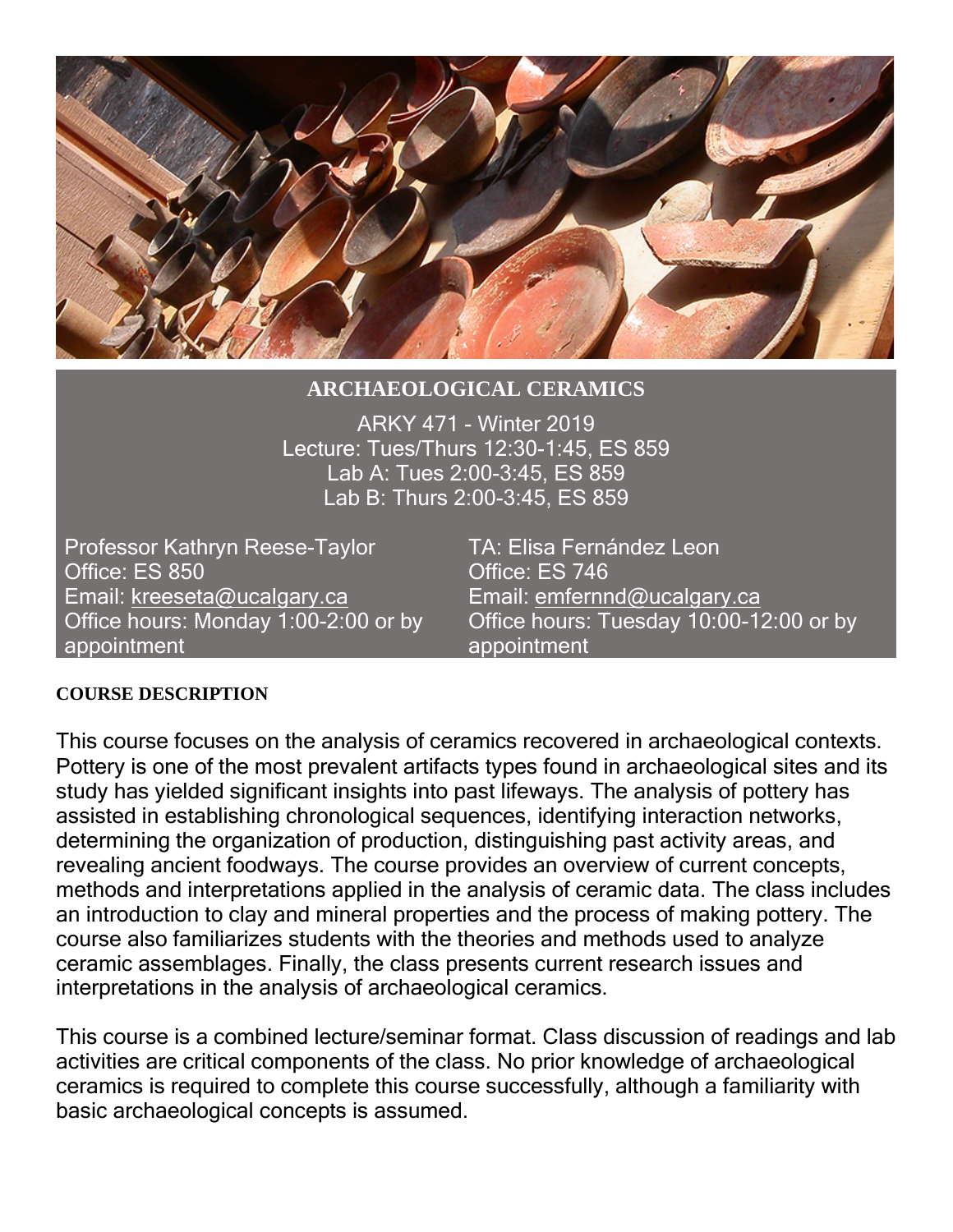## **LEARNING OUTCOMES**

By the end of this class you will be able to:

- explain the physical processes of pottery production;
- explain the relevance of the societal contexts within which the production may have taken place;
- critically evaluate published work relating to archaeological ceramics;
- evaluate the relevance and applicability of various methods of ceramic analysis; and
- employ some archaeological techniques for the analysis and interpretation of ceramic materials.

# **READINGS**

Rice, Prudence 2015 Pottery Analysis: A Sourcebook, Second Edition. University of Chicago Press.

Articles and book chapters on D2L

# **EVALUATION METHODS**

Quiz 1: 10%, Feb. 7 Quiz 2: 10%, Mar. 14 Quiz 3: 10%, Apr. 11 Participation: 5% Presentation/discussion leadership: 15% Ceramic Analysis Final Project: 20% Lab projects (6  $@$  5 pts each, see lab syllabus): 30%

Individual grades will be based on total points received:

| The A range<br>denotes excellent<br>performance. | The B range<br>denotes good<br>performance. | The C range<br>denotes satisfactory<br>performance. | The D range<br>denotes<br>unsatisfactory<br>performance. | An F denotes<br>failing<br>performance. |
|--------------------------------------------------|---------------------------------------------|-----------------------------------------------------|----------------------------------------------------------|-----------------------------------------|
| $96 - 100 = A +$                                 | $82 - 85 = B +$                             | $70-73 = C+$                                        | $56-61 = D+$                                             | $50 = F$                                |
| $90-95 = A$                                      | $78-81 = B$                                 | $66-69 = C$                                         | $50-55 = D$                                              |                                         |
| $86-89 = A$                                      | $74 - 77 = B$                               | $62 - 65 = C$                                       |                                                          |                                         |

While there are separate scheduled time blocks for the lectures and labs for this class, in reality, there will be less of a separation between the activities of lectures vs. labs than the scheduling would suggest. You will be expected to attend both the lecture and lab sections, and participate fully in all aspects of the class, no matter when they are scheduled.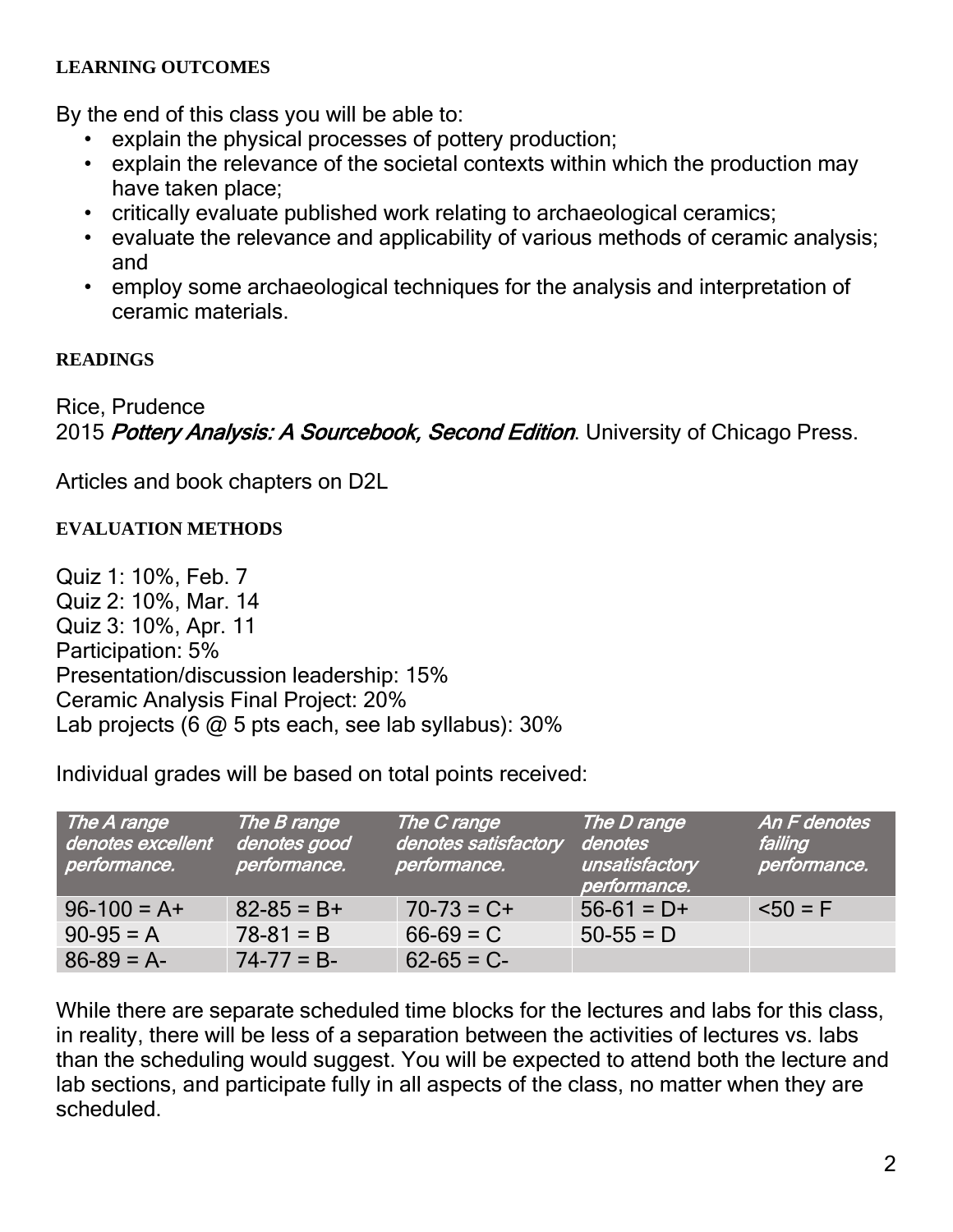If you find you are having difficulties with any aspect of this class, please come and see myself or the TA early in the semester to work on them. It will be hard to turn things around if you wait until the last two weeks of class to seek help.

QUIZZES (30%)

There will be three quizzes in the course. Please see the course schedule below. Quizzes will be scheduled for the first portion of the class meeting. Quizzes will include no more than 25 multiple choice, fill-in-the-blank and short answer questions that cover information from lectures and readings (textbook and articles). Quizzes are not cumulative. Each quiz is worth 10% of your grade, and all quizzes combined represent a total of 30% of your final grade.

# PARTICIPATION (5%)

Students will be graded for their participation during in-class discussions and activities.

- Grading for "participation" assumes that you come to class regularly and on time, are prepared to talk about the required reading/assignments during class discussions, and are actively engaged in the lab activities.
- In-class comments during class discussions should demonstrate that you have done the readings and seriously considered the main points in each.
- Participation grades for each class discussion will be assessed out of 5 points.

# PRESENTATION/DISCUSSION LEADERSHIP (15%)

During the second week of class, you will sign up for a group consisting of three students (with one or two groups of four students, depending on enrollment) to make a presentation on one of the weekly topics. A class bibliography with approved readings for each topic will posted on D2L. The group should select three-four articles from the list for the class to read. Article selection must be completed at least one week in advance. I must be notified of the selected articles in writing no later than Thursday at 5:00 pm, one week in advance of your group's presentation. Links or pdfs of the selected articles will be posted on D2L and are part of the required class reading assignments each week.

Presentations should be based on these articles and any supplemental research. Each presentation should be 20-25 minutes in length. All articles must be incorporated into a well-organized, cohesive presentation that addresses the main issues within the topic. Students should collaborate to create the powerpoint and speak for an equal amount of time during the presentation.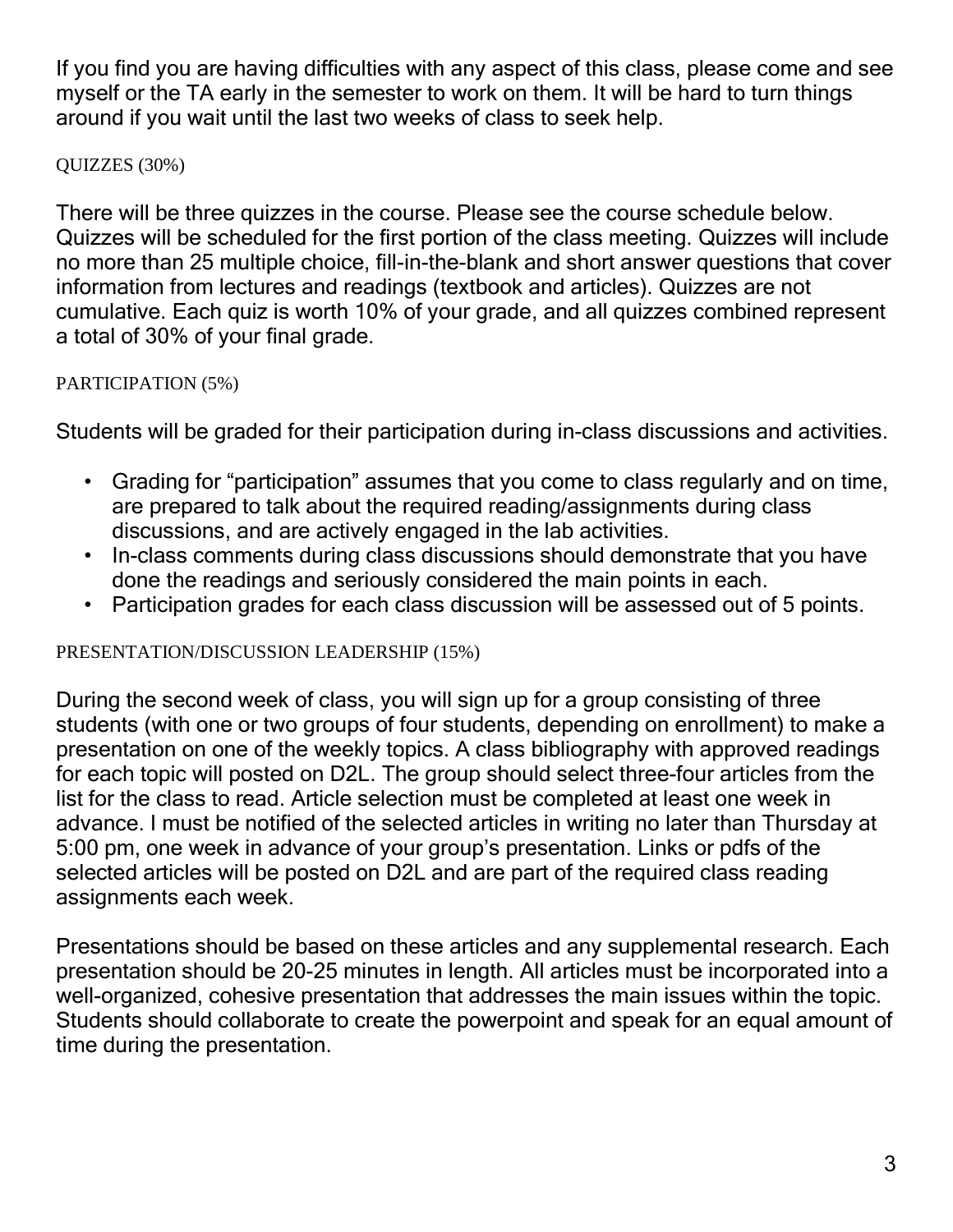After the presentation, the group will lead a class discussion on the topic and the assigned articles. Each member of the group should prepare one discussion question in advance to facilitate a dialogue.

Evaluation of presentation/discussion leadership will be based on the following:

- the appropriateness of the articles for the topic
- content of the presentation
- effectiveness in conveying information during the talk
- quality of discussion questions

CERAMIC ANALYSIS FINAL PROJECT (20%)

Analysis projects are an integral component of all analytical courses at the University of Calgary. The final ceramic project in this class will simulate the analysis carried out within the context of a professional (academic or cultural resource management) archaeological project. You will be given a collection of roughly 100 ceramic sherds from an archaeological site, which will constitute your assemblage. You should use the various techniques presented in this class to analyze your assemblage.

Your final product will consist of a written report, which should consist of an introduction, a discussion of your methods, a thorough description of your assemblage's characteristics, and your initial interpretations. The following should also be included in the final ceramic report: title page, table of contents, list of figures and tables, and references cited. The final report, including in-text citations and references, must follow the style guide of the journal American Antiquity. [http://www.saa.org/Portals/0/SAA%20Style%20Guide\\_Updated%20July%202018.pdf.](http://www.saa.org/Portals/0/SAA%20Style%20Guide_Updated%20July%202018.pdf)

A separate Ceramic Analysis Final Project Handout will be given to you with the specifications for the assignment. Make sure to follow the directions very carefully in order to receive credit.

Please note that you will receive some class time to complete the projects, but you should also plan to spend extra time outside of class to complete your analysis. Access to the prep room will be granted conditional on continuing appropriate usage; access to comparative collections may be arranged during instructor/TA office hours. You may email the instructor or TA to ask if they are willing to supervise at other times, but this is not guaranteed, and completely subject to instructor/TA availability and discretion.

Removing any ceramic specimens from laboratory spaces is not permitted for any reason. This includes materials assigned for projects and comparative collections. Removing course materials, knowingly or negligently damaging collections and/or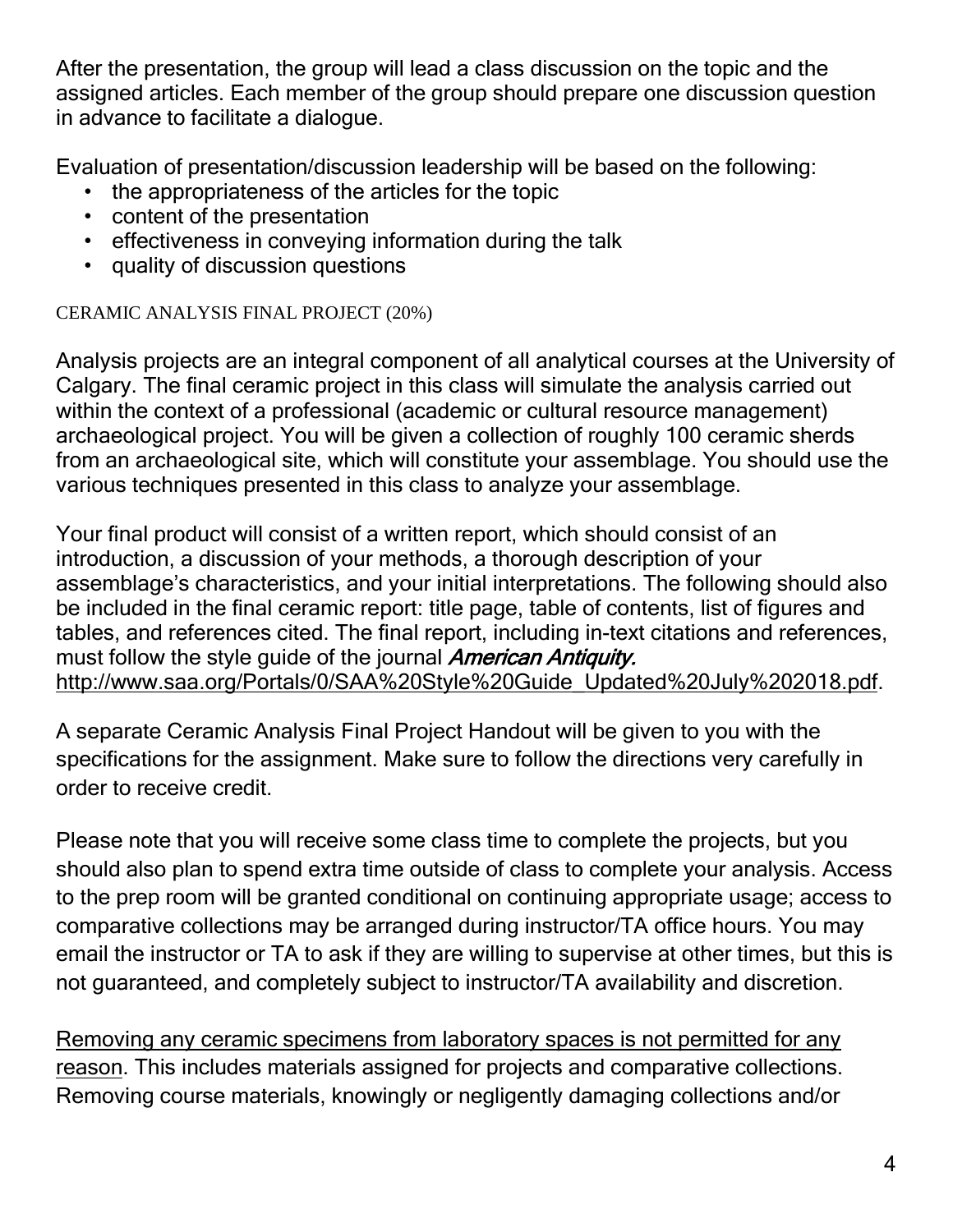university equipment will be reported to the university as misconduct. At the instructor's discretion, the misconduct may result in failure of the assignment and/or the course.

IMPORTANT: Plagiarism, defined as copying more than 5 words in succession or using information without adequate citation (i.e., reference and page number) of the original source, is a violation of academic integrity. Research papers that plagiarize will receive a 0 score, and the student will be turned in to the Dean of Arts (see page 48 of the U of Calgary Calendar).

Research Papers are due before the end of the day (midnight) on the last day of classes, April 12. You should upload a WORD file of your final report to the class D2L dropbox. A time stamp will automatically be attached to your document when you upload it. A penalty of 5% per day will be imposed on late papers, unless prior arrangements have been made.

# **MAKE-UP POLICY**

Rescheduling of practice labs is extremely difficult due to their involved nature. Official excused absences (as per university policy) must be reported to the instructor and TA as soon as possible, and students will need to be flexible and work with us for any attempts to reschedule.

Quizzes may be re-scheduled with an official excuse as per university policy. Official excused absences must be reported to the instructor or the TA as soon as possible. All rescheduled quizzes will consist of essay questions and must be taken within one week of the regularly scheduled quiz.

Research papers and lab reports may only be turned in late with an official excuse as per university policy. As it is possible to turn in written assignments prior to the due date, foreseen schedule conflicts resulting from university athletic competitions, religious observances, etc. must be arranged individually with the professor in advance. Unforeseen emergency or situations should be reported to the professor as soon as possible, and any alternative arrangements will be based on individual circumstances.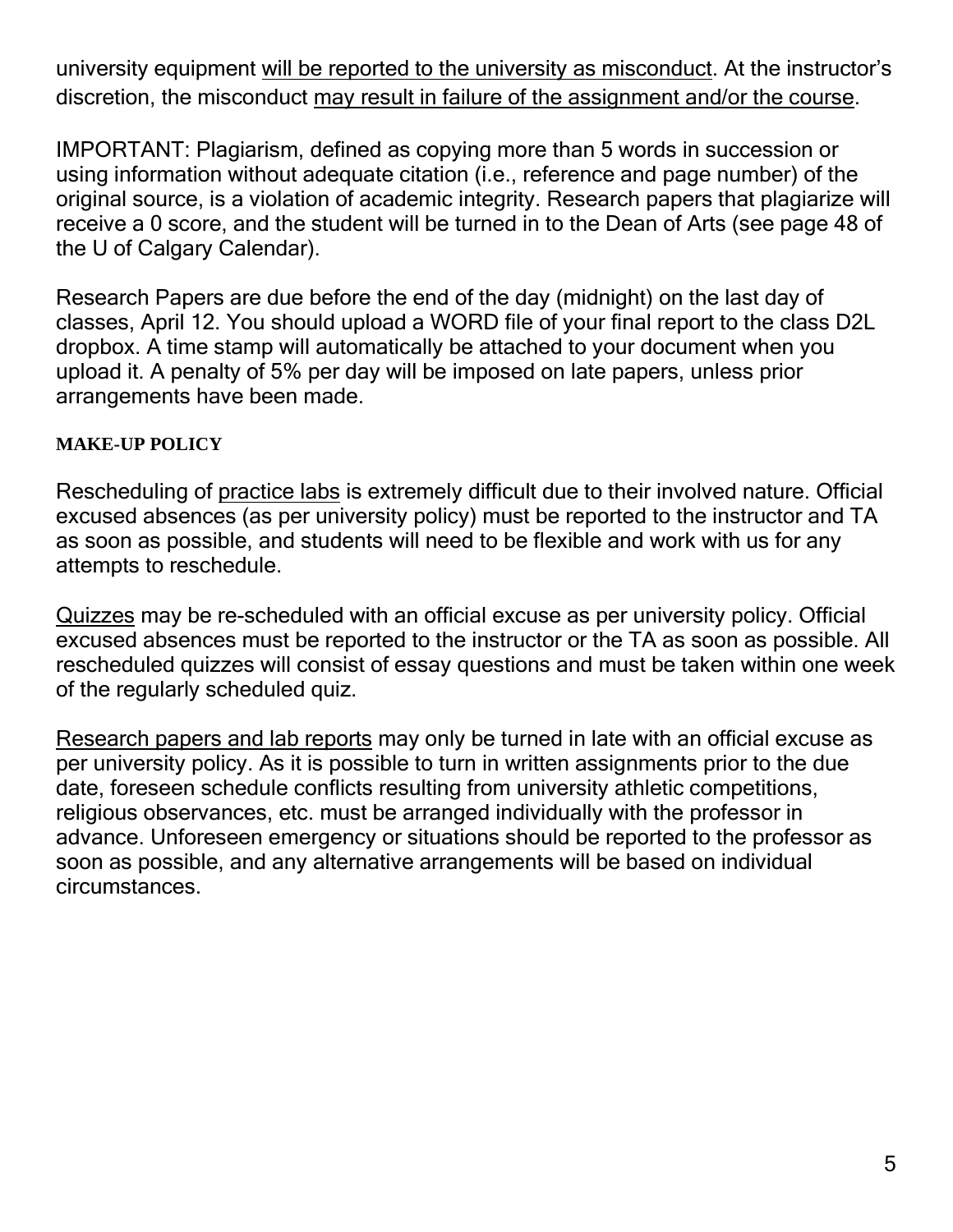# **COURSE SCHEDULE (subject to change as necessary)**

|                               | Date              | <b>Topics</b>                                                                        | <b>Readings</b>                           | <b>Quizzes and Assignments</b>                              |
|-------------------------------|-------------------|--------------------------------------------------------------------------------------|-------------------------------------------|-------------------------------------------------------------|
| <b>Week</b>                   | <b>Jan 10</b>     | <b>Class Introduction</b>                                                            |                                           |                                                             |
| <b>Week</b><br>$\overline{2}$ | <b>Jan 15</b>     | Characteristics of pottery                                                           | Rice, Chp. 1                              | Discussion leader groups<br>assigned and topics<br>selected |
|                               | <b>Jan 17</b>     | Pottery materials                                                                    | Rice, Chp. 2                              |                                                             |
| <b>Week</b><br>3              | Jan 22            | Properties of clay                                                                   | Rice, Chps.<br>3.2, 18                    |                                                             |
|                               | <b>Jan 24</b>     | Topic: Physical characteristics of<br>clay and pottery                               | <b>TBA</b>                                | <b>Discussion leadership</b><br>group $#1$                  |
| <b>Week</b><br>4              | <b>Jan 29</b>     | Formation and firing                                                                 | Rice, Chp. 4,<br>10                       |                                                             |
|                               | <b>Jan 31</b>     | <b>Topic: Manufacturing pottery</b>                                                  | <b>TBA</b>                                | <b>Discussion leadership</b><br>group $#2$                  |
| <b>Week</b><br>5              | Feb <sub>5</sub>  | Manufacturing and form                                                               | Rice, Chp. 8,<br>9                        |                                                             |
|                               | Feb <sub>7</sub>  | Ceramic collections distributed,<br>ceramic analysis project<br>discussed after quiz |                                           | Quiz 1                                                      |
| <b>Week</b><br>6              | Feb <sub>12</sub> | Compositional and provenance<br>studies                                              | <b>TBA</b>                                | <b>Discussion leadership</b><br>group $#2$                  |
|                               | Feb 14            | Guest lecture, Dr. Carrie Dennett                                                    | Rice, Chp. 17,<br>23.1, 23.2.1-<br>23.2.4 |                                                             |
| <b>Week</b><br>7              | Feb<br>19/21      | <b>READING WEEK</b>                                                                  |                                           |                                                             |
| <b>Week</b><br>8              | Feb <sub>26</sub> | Classification and chronology                                                        | Rice, Chp. 13                             |                                                             |
|                               | Feb <sub>28</sub> | Topic: Type-Variety system                                                           | <b>TBA</b>                                | <b>Discussion leadership</b><br>group $#3$                  |
| <b>Week</b><br>9              | Mar <sub>5</sub>  | Sampling and quantification                                                          | Rice, Chp. 15                             |                                                             |
|                               | Mar 7             | Topic: Sampling assemblages                                                          | <b>TBA</b>                                | <b>Discussion leadership</b><br>group $#4$                  |
| <b>Week</b><br>10             | <b>Mar 12</b>     | Early ceramic distribution in the<br>Maya lowlands, a case study<br>from Yaxnohcah   |                                           |                                                             |
|                               | Mar 14            | Free time to work on projects<br>after quiz                                          |                                           | Quiz 2                                                      |
| <b>Week</b><br>11             | <b>Mar 19</b>     | Production and specialization                                                        | Rice, Chp. 20,<br>21                      |                                                             |
|                               | Mar 21            | Topic: Mass production                                                               | <b>TBA</b>                                | <b>Discussion leadership</b><br>group $#5$                  |
| <b>Week</b><br>12             | <b>Mar 26</b>     | Commodities and consumption                                                          | Rice, Chp. 11,<br>22                      |                                                             |
|                               | <b>Mar 28</b>     | Topic: Consumption patterns in<br>the archaeological record                          | <b>TBA</b>                                | <b>Discussion leadership</b><br>group $#6$                  |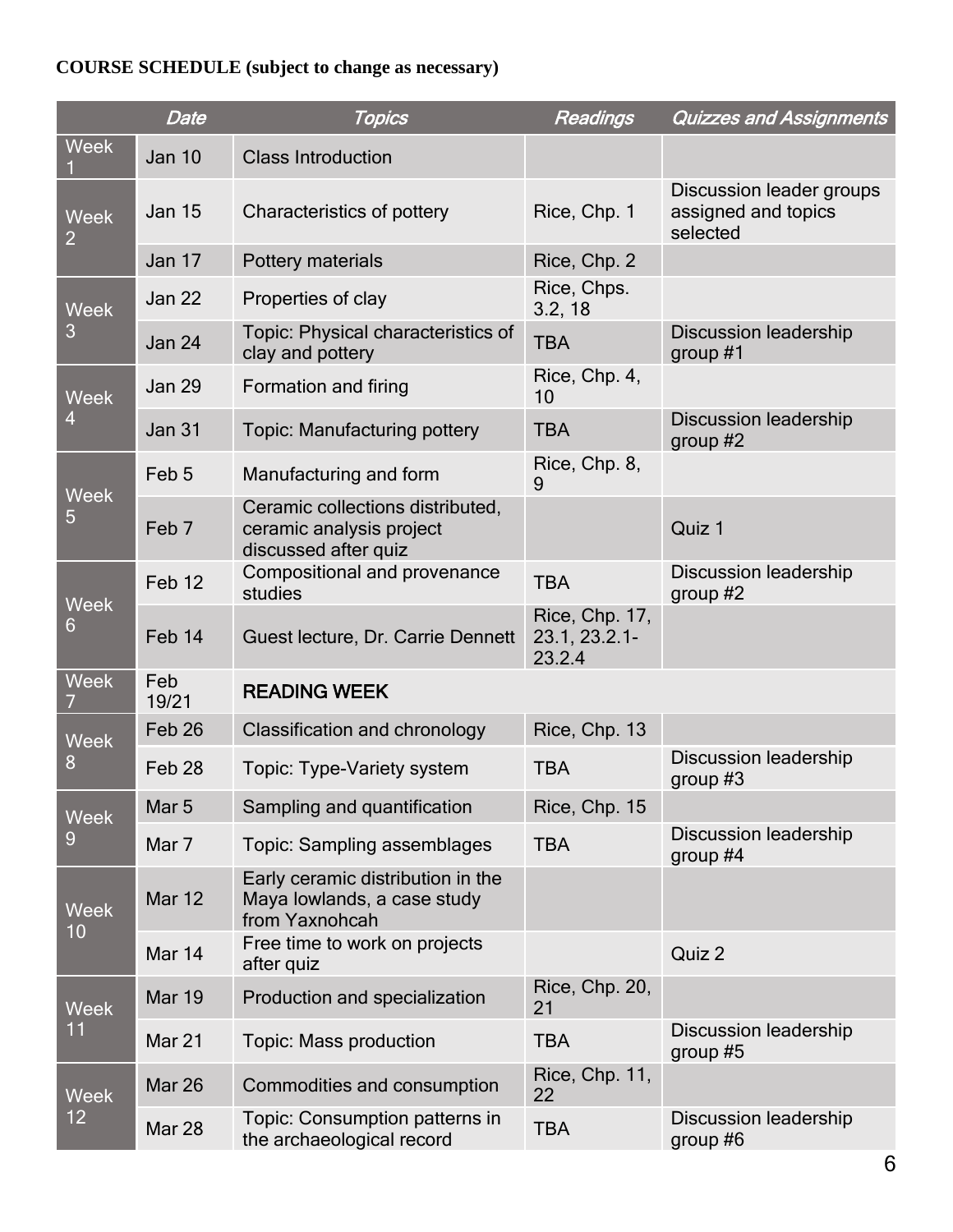| Week<br> 13 | Apr 2    | Topic: Guest lecture, Dr. Diane<br>Lyons    | Rice, Chp. 24 |                                            |
|-------------|----------|---------------------------------------------|---------------|--------------------------------------------|
|             | Apr 4    | Topic: style and design                     | <b>TBA</b>    | <b>Discussion leadership</b><br>group $#7$ |
| Week<br>14  | Apr 9    | To be announced                             |               |                                            |
|             | Apr 11   | Free time to work on projects<br>after quiz |               | Quiz 3                                     |
|             | April 12 |                                             |               | Final project reports due                  |

## **PLAGIARISM AND CHEATING**

Plagiarism: "to steal and pass off the ideas or words of another as one's own" (Webster's). Plagiarism will not be tolerated and will automatically result in a failing grade for the submission. Any student caught plagiarizing will also be subject to additional University sanctions. Students are expected to be familiar with the Department of Anthropology and Archaeology's policy on intellectual honesty

### **DEFERRED EXAMS:**

A student who is absent from a test for legitimate reasons must discuss an alternative course of action with the instructor. The instructor at their discretion may transfer the percentage weight for the test to the final examination, if there is a final examination in the course, set another test, etc. An instructor will normally make this decision on the basis of verbal information provided by the student. In the event that an instructor feels that they cannot judge the veracity of the information provided, Students must be aware that they are responsible for payment of any charge associated with the medical assessment and documentation as this service falls outside the realm of services provided by the Provincial Health Care Plan. Deferral of the final exam requires Registrar approval.

### **ACADEMIC ACCOMMODATIONS**

#### <http://www.ucalgary.ca/access/accommodations/policy>

Students needing an Accommodation because of a Disability or medical condition should communicate this need to Student Accessibility Services in accordance with the Procedure for Accommodations for Students with **Disabilities** 

Students needing an Accommodation based on a Protected Ground other than Disability, should communicate this need, preferably in writing, to the instructor of this course.

### **ACADEMIC INTEGRITY**

Academic integrity is essential to the pursuit of learning and scholarship in a university, and to ensuring that a degree from the University of Calgary is a strong signal of each student's individual academic achievements. As a result, the University treats cases of cheating and plagiarism very seriously. Non-academic integrity also constitutes an important component of this program.

For detailed information on what constitutes academic and non-academic misconduct, please refer to the following link:<http://www.ucalgary.ca/pubs/calendar/current/k-2-1.html>

All suspected cases of academic and non-academic misconduct will be investigated following procedures outlined in the University Calendar. If you have questions or concerns about what constitutes appropriate academic behavior or appropriate research and citation methods, you are expected to seek out additional information on academic integrity from your instructor or from other institutional resources.

Where there is a criminal act involved in plagiarism, cheating or other academic misconduct, e.g., theft (taking another student's paper from their possession, or from the possession of a faculty member without permission), breaking and entering (forcibly entering an office to gain access to papers, grades or records), forgery,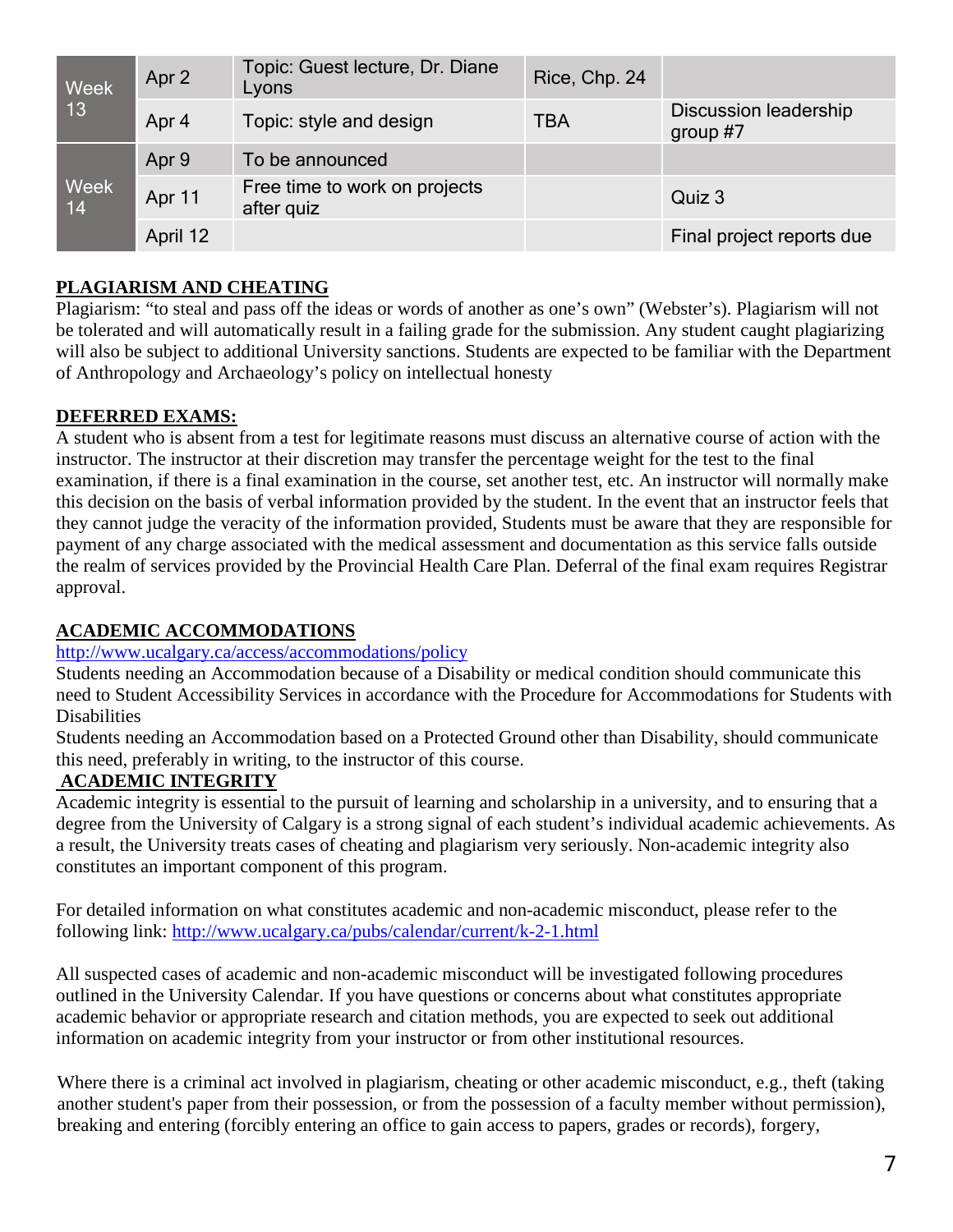personation and conspiracy (impersonating another student by agreement and writing their paper) and other such offences under the Criminal Code of Canada, the University may take legal advice on the appropriate response and, where appropriate, refer the matter to the police, in addition to or in substitution for any action taken under these regulations by the University

### **TEACHING EVALUATIONS / USRIS (Universal Student Ratings of Instruction)**

At the University of Calgary, feedback provided by students through the Universal Student Ratings of Instruction (USRI) survey provides valuable information to help with evaluating instruction, enhancing learning and teaching, and selecting courses. **Your responses make a difference, please participate!** Website: http://www.ucalgary.ca/usri/

### **Writing Across the Curriculum**

Writing skills are not exclusive to English courses and, in fact, should cross all disciplines. The University supports the belief that throughout their University careers, students should be taught how to write well so that when they graduate their writing abilities will be far above the minimal standards required at entrance. Consistent with this belief, students are expected to do a substantial amount of writing in their University courses and, where appropriate, members of faculty can and should use writing and the grading thereof as a factor in the evaluation of student work. The services provided by the Writing Support, part of the Student Success Centre, can be utilized by all undergraduate and graduate students who feel they require further assistance

**Emergency Evacuation Assembly Points**: In the event of an emergency that requires evacuation, please refer to the following link to become familiar with the assembly points for the class: <http://www.ucalgary.ca/emergencyplan/assemblypoints>

#### **Freedom of Information and Protection of Privacy Act: Freedom of Information and Protection of Privacy Act**

The University of Calgary is committed to protecting the privacy of individuals who work and study at the University or who otherwise interact with the University in accordance with the standards set out in the Freedom of Information and Protection of Privacy Act. Please refer to the following link for detailed information:<http://www.ucalgary.ca/legalservices/foip>

The Department of Anthropology and Archaeology's FOIP (Freedom of Information and Privacy) policy requires all reports/examinations to be returned to students during class time or the instructor's office hours. Any term work not picked up will be placed in the Anthropology and Archaeology Office (ES620) for distribution. Any student not wishing to have their work placed in the office must make alternative arrangements with the course instructor early in the term.

**Safewalk Information:** Campus Security, in partnership with the Students' Union, provides the Safewalk service, 24 hours a day to any location on Campus including the LRT, parking lots, bus zones and University residences. Contact Campus Security at (403) 220-5333 or use a help phone, and Safewalkers or a Campus Security Officer will accompany you to your campus destination.

#### **Faculty of Arts Program Advising and Student Information Resources:** Have a question, but not sure where to start? Arts Students' Centre

The Faculty of Arts Students' Centre is the overall headquarters for undergraduate programs in the Faculty of Arts. The key objective of this office is to connect students with whatever academic assistance that they require. In addition to housing the Associate Dean, Undergraduate Programs and Student Affairs and the Associate Dean for Teaching and Learning, the Arts Students' Centre is the specific home to:

• program advising